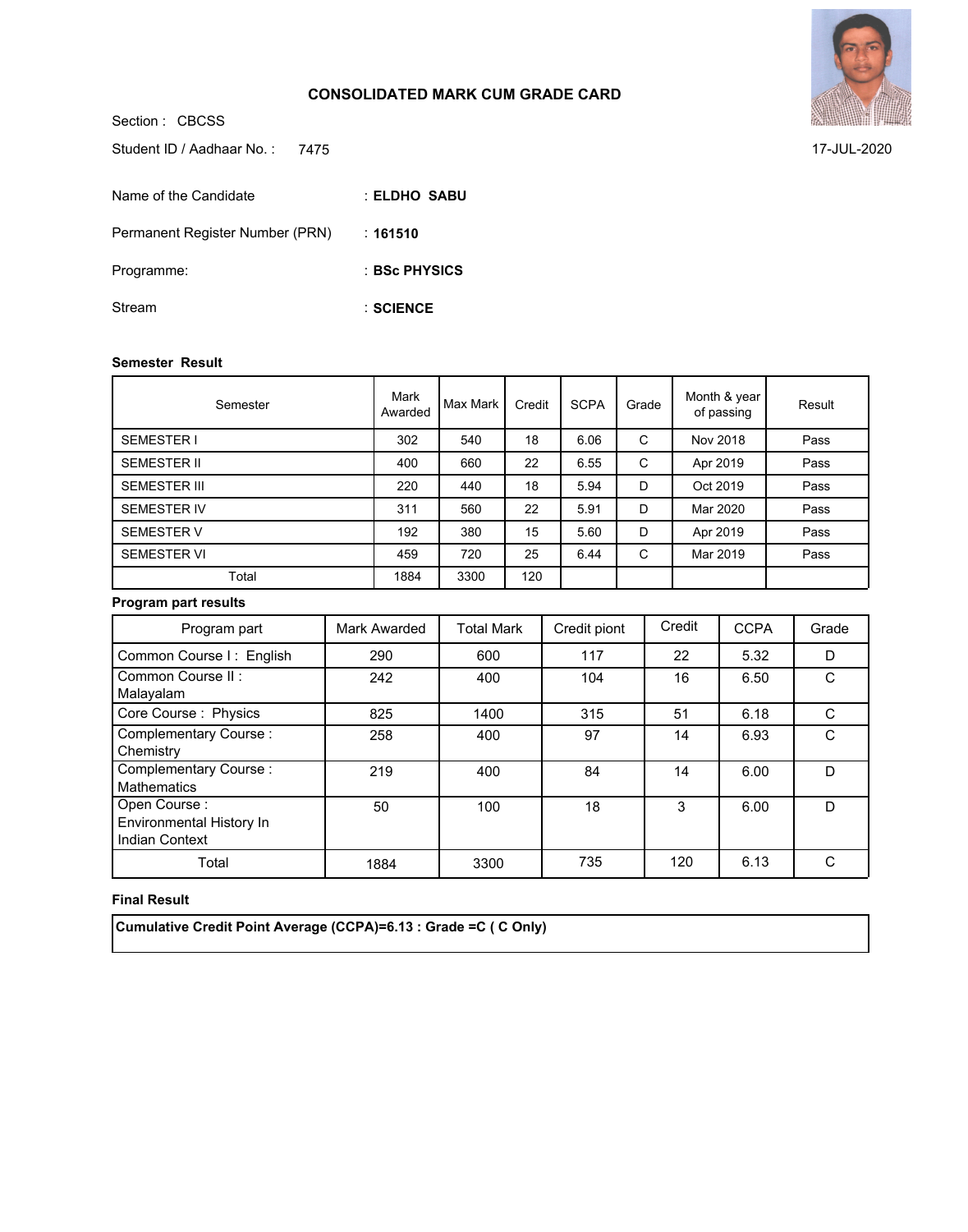### **CONSOLIDATED MARK CUM GRADE CARD**



Section : CBCSS Student ID / Aadhaar No.: 7484

| Name of the Candidate           | : HASNA KABEER |
|---------------------------------|----------------|
| Permanent Register Number (PRN) | :161517        |
| Programme:                      | : BSc PHYSICS  |
| Stream                          | $:$ SCIENCE    |

#### **Semester Result**

| Semester            | Mark<br>Awarded | Max Mark | Credit | <b>SCPA</b> | Grade | Month & year<br>of passing | Result |
|---------------------|-----------------|----------|--------|-------------|-------|----------------------------|--------|
| <b>SEMESTER I</b>   | 353             | 540      | 18     | 7.00        | C     | Nov 2016                   | Pass   |
| <b>SEMESTER II</b>  | 459             | 660      | 22     | 7.68        | B     | Mar 2017                   | Pass   |
| <b>SEMESTER III</b> | 257             | 440      | 18     | 6.50        | C     | Oct 2017                   | Pass   |
| <b>SEMESTER IV</b>  | 382             | 560      | 22     | 7.23        | B     | Mar 2020                   | Pass   |
| <b>SEMESTER V</b>   | 248             | 380      | 15     | 7.20        | B     | Oct 2018                   | Pass   |
| <b>SEMESTER VI</b>  | 549             | 720      | 25     | 7.68        | B     | Mar 2019                   | Pass   |
| Total               | 2248            | 3300     | 120    |             |       |                            |        |

# **Program part results**

| Program part                                            | Mark Awarded | <b>Total Mark</b> | Credit piont | Credit | <b>CCPA</b> | Grade        |
|---------------------------------------------------------|--------------|-------------------|--------------|--------|-------------|--------------|
| Common Course I: English                                | 391          | 600               | 155          | 22     | 7.05        | B            |
| Common Course II:<br>Malayalam                          | 245          | 400               | 108          | 16     | 6.75        |              |
| Core Course: Physics                                    | 1001         | 1400              | 379          | 51     | 7.43        | <sub>B</sub> |
| <b>Complementary Course:</b><br>Chemistry               | 298          | 400               | 110          | 14     | 7.86        | B            |
| <b>Complementary Course:</b><br><b>Mathematics</b>      | 253          | 400               | 98           | 14     | 7.00        |              |
| Open Course : Foundations<br>Of Environmental Economics | 60           | 100               | 21           | 3      | 7.00        | C            |
| Total                                                   | 2248         | 3300              | 871          | 120    | 7.26        | B            |

# **Final Result**

 **Cumulative Credit Point Average (CCPA)=7.26 : Grade =B ( B Only)**